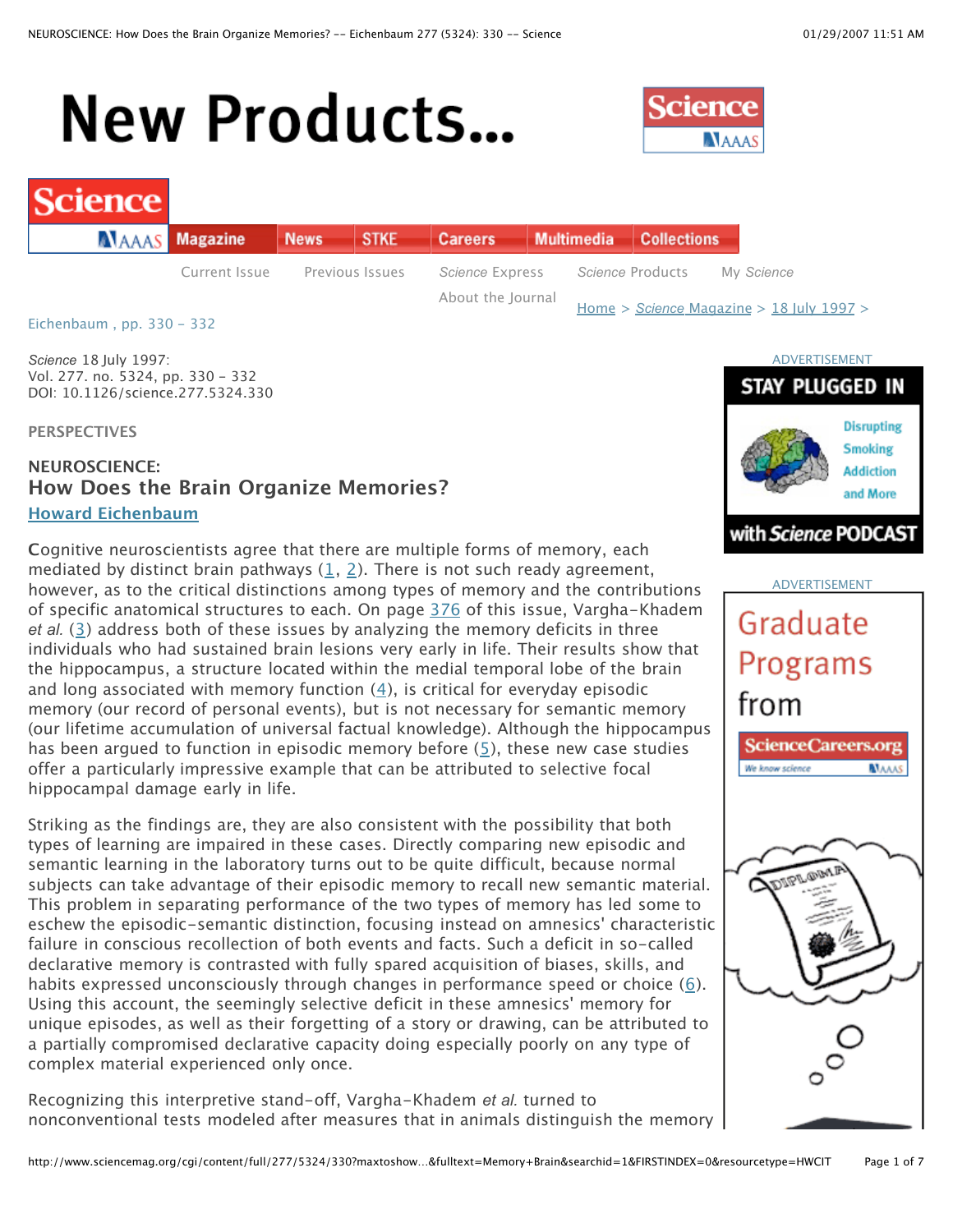functions of the hippocampus itself from that of the immediately surrounding parahippocampal cortical region (see the figure). Monkeys and rats with selective hippocampal damage do surprisingly well at stimulus recognition and stimulus association learning, but have severe deficits after parahippocampal damage  $(7)$ . Likewise, the individuals with hippocampal lesions showed intact recognition memory in similar tests with words and faces, and even normal learning of verbal or face associations, as contrasted with the reports of more extensive impairment in these measures in a patient with identified damage in both the hippocampus and parahippocampal region  $(4, 8)$ . Animals with selective hippocampal damage are impaired in memory for spatial location or spatial context  $(9)$ , a deficit similar to that of the individuals described by Vargha-Khadem in associating an object with the place where it was seen, as well as a face with its voice. These parallels led Vargha-Khadem *et al.* to suggest an anatomically feasible model of complementary memory functions in which representations formed in the cerebral cortex are bound together into semantic associations by the parahippocampal region, and then further processed by the hippocampus to add the contextually rich episodic or spatial information (see the figure).



To Advertise Find Products

ADVERTISEMENT **FEATURED JOBS**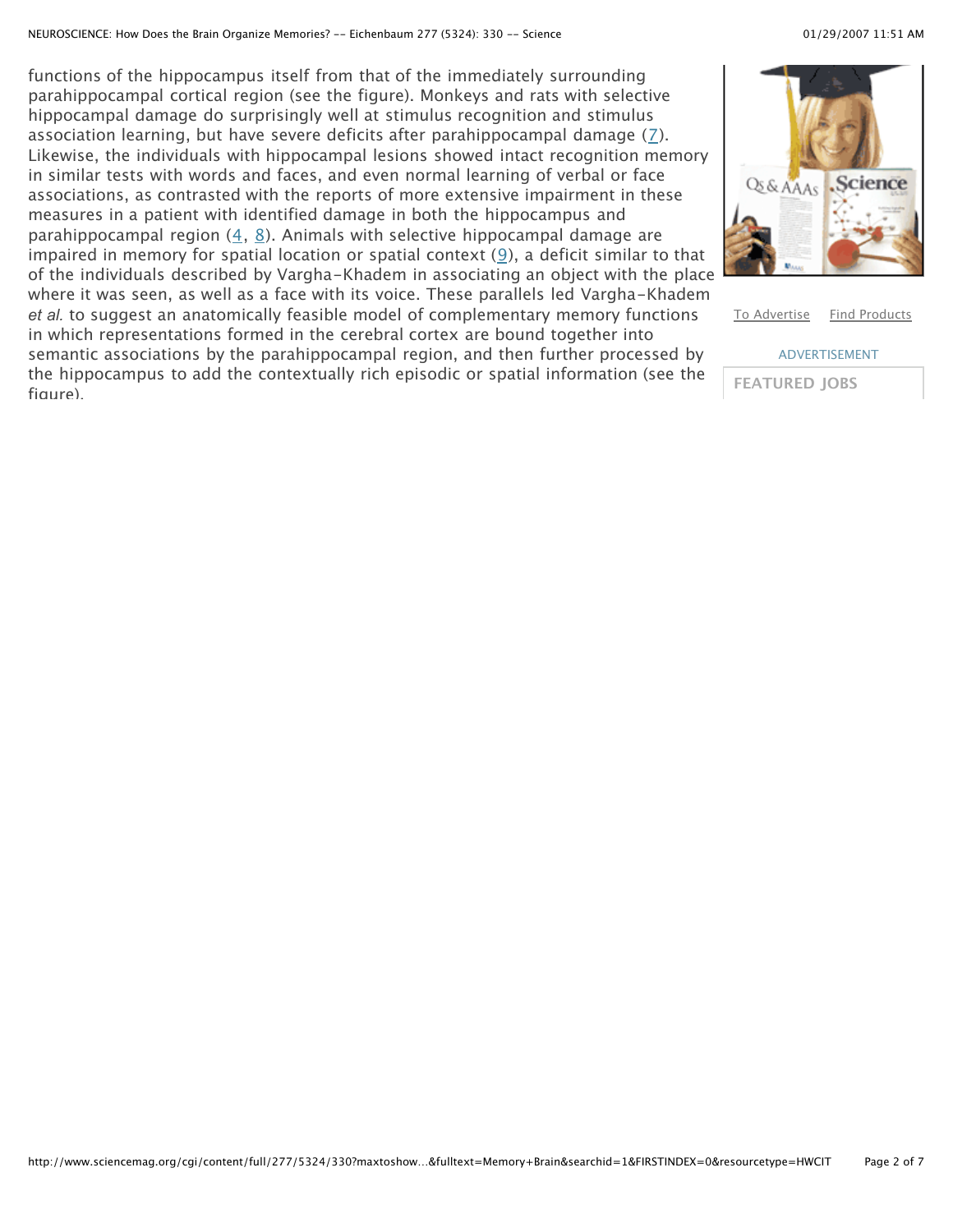

**The human brain: wired for memory**. Widespread regions of the cerebral cortex, the repositories of highly specific representations, are bidirectionally connected to the parahippocampal region. Interactions among these areas could underlie memories of some associations between cortical representations without hippocampal involvement. The parahippocampal region is then bidirectionally connected with the hippocampus, which can provide an additional influence on memory processing by the preceding areas.

More detailed neurobiological observations offer another perspective and a degree of reconciliation between the episodic and declarative accounts. One source of data comes from neuropsychological studies showing that the hippocampal deficit observed in animals requires a deeper explanation than attribution to a (spatial) contextual factor (10). Thus, when animals with selective hippocampal damage acquire stimulus associations, they fail on novel queries in which the stimuli are only indirectly related through other stimulus elements (11). Drawing an even closer parallel with the human studies, animals with hippocampal damage seem to acquire a complex "semantic" structure involving an orderly hierarchy of stimuli. But the nature of their knowledge structure, or access to it, is abnormal in that these animals lack the flexibility of expression that supports inferences between stimulus elements that are only indirectly related within the hierarchy  $(12)$ . A similar dissociation can be observed between their successful, albeit gradual, place learning contrasted with failure when challenged to navigate to the place by a novel route or when previous experiences can interfere with new place learning  $(13)$ . Both rigidity of access and sensitivity to interference are hallmarks of human amnesics' difficulty in conscious recollection, suggesting a connection between hippocampal function in declarative memory and in flexibility of memory expression across species  $(5, 14)$ .

Complementary evidence from studies on neural activity in the hippocampal area provides further clues about the distinct memory functions of the hippocampus and parahippocampal region. In a recent functional magnetic resonance imaging study, a part of the hippocampus was maximally activated when human subjects indirectly

Assistant/Associate Professor of Entomology, Arthropod Ecology Pennsylvania State University University Park, PA

Assistant Professor, Plant Biologist University of Arizona Tucson, AZ

Postdoctoral (research associate) position University of Wisconsin, Madison Madison, WI

Tenure Track Positions Ohio State University Columbus, OH

University of Washington Postdoctoral Position University of Washington Seattle, WA

HUXLEY FELLOW in

EVOLUTION William Marsh Rice University Houston, TX

### ASSISTANT PROFESSOR Clarkson University Potsdam, NY

More jobs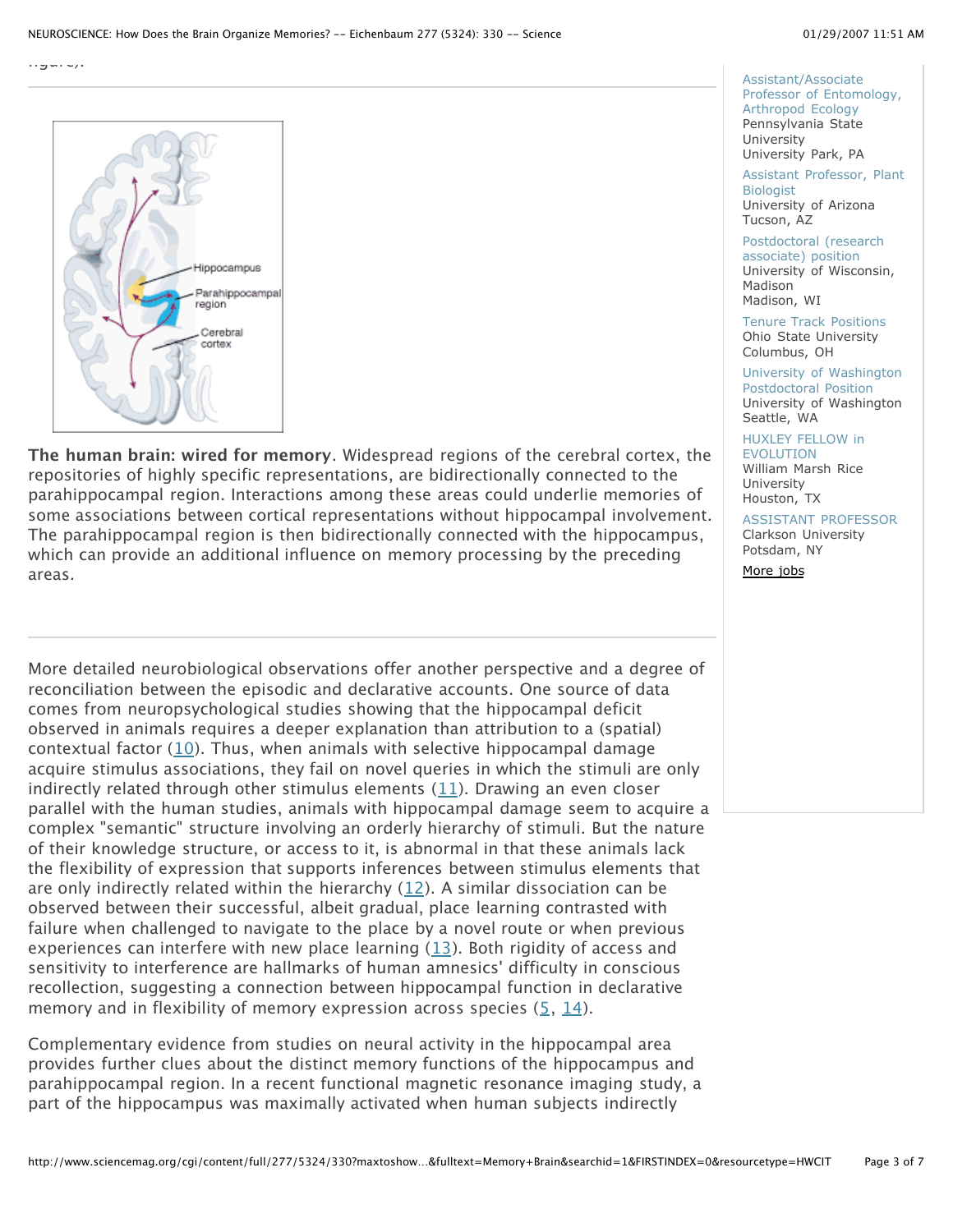accessed the memory of a word cued by a picture of the corresponding object, whereas the parahippocampal region was maximally activated during simple differentiation and encoding of novel pictures for later recognition (15). Similarly, single-cell recordings in both rats and monkeys have shown that cortical areas, including those in the parahippocampal region, encode specific memory cues and can sustain and regenerate these item-specific representations (16). By contrast, the activity of hippocampal neurons reflects myriad combinations of items or abstract relations between stimuli, as observed in so-called place cells, whose activity reflects the position of a rat with respect to the configuration of spatial cues  $(17)$ , and in cells whose activity reflects configurations of nonspatial cues and actions  $(18)$ , including combinations of faces and gender or emotional expression in humans (19). In addition, a potentially telling property of hippocampal cells is their propensity to dramatically change representations, even across highly similar situations that vary only in the task contingencies or subtle variations in the stimuli  $(20)$ . These findings have led to the suggestion that the hippocampus seeks to differentiate potentially ambiguous patterns and, at the same time, to capture the relevant contingencies in each of them.

These observations begin to fill in the mechanistic details of the model shown in the figure (21). Functionally specific cortical representations converge onto the parahippocampal region, which might support a binding of simultaneously experienced contiguities through feedback onto the cortex. When the items are in the same modality or are closely contiguous, this could lead to an overly rigid binding of the items, making them inaccessible when the elements are later separated (for example, we meet someone in a conference but can't recognize the person later on the street outside). The physiological data, as well as computational models (22), suggest that the hippocampus is suited to promote more flexible associations by recognizing relations among items and differentiating overlapping patterns (separating where one sees the person from the places and times of the events). This could contribute to the encoding of each unique episode, as well as relating the context-free information into semantic knowledge. The data from animals with amnesia, as well as computational modeling, indicate that the hippocampus may also interleave patterns within the memory network so as to provide access to the whole knowledge structure from any point. Within this scheme, episodic and declarative memory are not alternative types of memory, but rather are two powerful benefits of the networking of cortical memories supported by the hippocampus.

## **REFERENCES AND NOTES**

- 1. N. J. Cohen and H. Eichenbaum, *Memory, Amnesia, and the Hippocampal System* (MIT Press, Cambridge MA, 1993).
- 2. D. L. Schacter and E. Tulving, Eds., *Memory Systems* (MIT Press, Cambridge, MA, 1994).
- 3. F. Vargha-Khadem *et al*., *Science* **277**, **377** (1997).
- 4. W. B. Scoville and B. Milner, *J. Neurol. Neurosurg*. *Psychiatry* **20**, 11 (1957).
- 5. For example, E. Tulving, C. A. G. Hayman, C. A. MacDonald, *J. Exp. Psychol. Learn. Mem. Cogn*. **17**, 595 (1991); S. B. Hamann and L. R. Squire, *Behav. Neurosci.* **109**, 1027 (1995) **[Medline]**. For discussion of childhood amnesia see also, F. B. Wood, I. S. Brown, R. H. Felton, *Brain Cogn.* **10**, 76 (1989) **[Medline]**; A. Ostergard and L. R. Squire, *ibid.* **14**, 127 (1990) **[Medline]**.
- 6. N. J. Cohen and L. R. Squire, *Science* **210**, 207 (1980) **[Medline]**; L. R. Squire, B. Knowlton, G. Musen, *Annu. Rev. Psychol.* **44**, 453 (1993) **[Medline]**.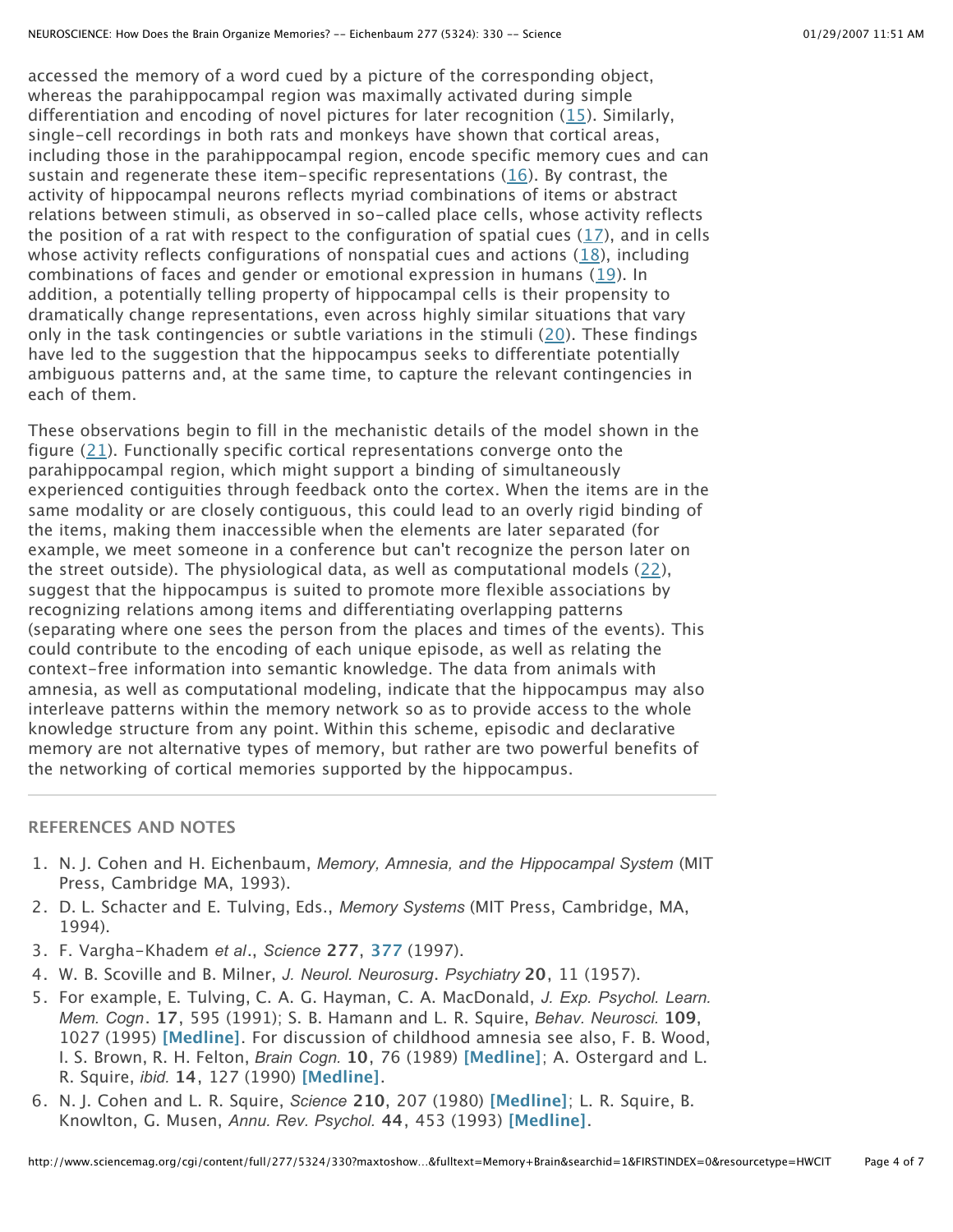- 7. H. Eichenbaum, T. Otto, N. J. Cohen, *Brain Behav. Sci*. **17**, 449 (1994); E. A. Murray, *Sem. Neurosci.* **8**, 13 (1996).
- 8. S. Corkin, D. G. Amaral, R. G. Gonzáles, K. A. Johnson, B. T. Hyman, *J. Neurosci.* **17**, 3964 (1997) **[Medline]**.
- 9. R. G. M. Morris, P. Garrud, J. P. Rawlins, J. O'Keefe, *Nature* **297**, 681 (1982) **[Medline]**; R. G. Phillips and J. E. LeDoux, *Learn. Mem*. **1**, 34 (1994).
- 10. H. Eichenbaum, *Curr. Opin. Neurobiol.* **6**, 187 (1996) **[Medline]**.
- 11. M. Bunsey and H. Eichenbaum, *Nature* **379**, 255 (1996) **[Medline]**.
- 12. J. A. Dusek and H. Eichenbaum, *Proc. Natl. Acad. Sci. U.S.A.* **94**, 7109 (1997) **[Medline]**.
- 13. H. Eichenbaum, C. Stewart, R. G. M. Morris, *J. Neurosci.* **10**, 3531 (1990) **[Medline]**; I. Q. Whishaw, J.-C. Cassel, L. E. Jarrard, *ibid.* **15**, 5779 (1995) **[Medline]**; M. L. Shapiro and D. S. Olton, in (**2**), pp. 87-118.
- 14. D. L. Schacter, in *Memory Systems of the Brain*, N. M. Weinberger, J. L. McGaugh, G. Lynch, Eds. (Guilford, New York, 1985), pp. 351-380; P. J. Reber, B. J. Knowlton, L. R. Squire, *Behav. Neurosci*. **110**, 861 (1996) **[Medline]**.
- 15. J. D. E. Gabrieli, J. B. Brewer, J. E. Desmond, G. H. Glover, *Science* **276**, 264 (1997) **[Medline]**.
- 16. E. K. Miller and R. Desimone, *ibid.* **263**, 520 (1994) **[Medline]**; K. Sakai and Y. Miyashita, *Nature* **354**, 152 (1991) **[Medline]**; B. J. Young, T. Otto, G. D. Fox, H. Eichenbaum, *J. Neurosci.* **17**, 5183 (1997) **[Medline]**.
- 17. J. A. O'Keefe, *Exp. Neurol*. **51**, 78 (1976) **[Medline]**.
- 18. E. T. Rolls *et al.*, *J. Neurosci.* **9**,1835 (1989) **[Medline]**; I. P. Riches, F. A. W. Wilson, M. W. Brown, *ibid.* **11**, 1763 (1991) **[Medline]**; T. Ono, K. Nakamura, H. Nishijo, S. Eifuku, *J. Neurophysiol.* **70**, 1516 (1993) **[Medline]**; B. J. Young, G. D. Fox, H. Eichenbaum, *J. Neurosci.* **14**, 6553 (1994) **[Medline]**; S. A. Deadwyler, T. Bunn, R. E. Hampson, *ibid.* **16**, 354 (1996) **[Medline]**; K. M. Gothard, W. E. Skaggs, K. M. Moore, B. L. McNaughton, *ibid.* **16**, 823 (1996) **[Medline]**.
- 19. I. Fried, K. A. MacDonald, C. L. Wilson, *Neuron* **18**, 753 (1997) **[Medline]**.
- 20. S. I. Wiener, C. A. Paul, H. Eichenbaum, *J. Neurosci.* **9**, 2737 (1989) **[Medline]**; E. J. Markus, Y.-L. Qin, B. Leonard, W. E. Skaggs, B. L. McNaughton, *ibid.* **15**, 7079 (1995) **[Medline]**; H. Tanila, P. Sipila, M. Shapiro, H. Eichenbaum, *ibid.* **17**, 5167 (1997) **[Medline]**.
- 21. H. Eichenbaum, *Annu. Rev. Psychol.* **48**, 547 (1997) **[Medline]**.
- 22. Special issue, *Computational Models of Hippocampal Function in Memory*, M. Gluck, Ed., *Hippocampus* **6**, 643 (1996) **[Medline]**.

*The author is at the Laboratory of Cognitive Neurobiology, Department of Psychology, Boston University, Boston, MA 02215, USA. E-mail: hbe@bu.edu*

# **THIS ARTICLE HAS BEEN CITED BY OTHER ARTICLES:**

**Rapid and reversible changes in intrahippocampal connectivity during the course of hibernation in European hamsters.** A. M. Magarinos, B. S. McEwen, M. Saboureau, and P. Pevet (2006) PNAS **103**, 18775-18780

**Abstract » Full Text » PDF »**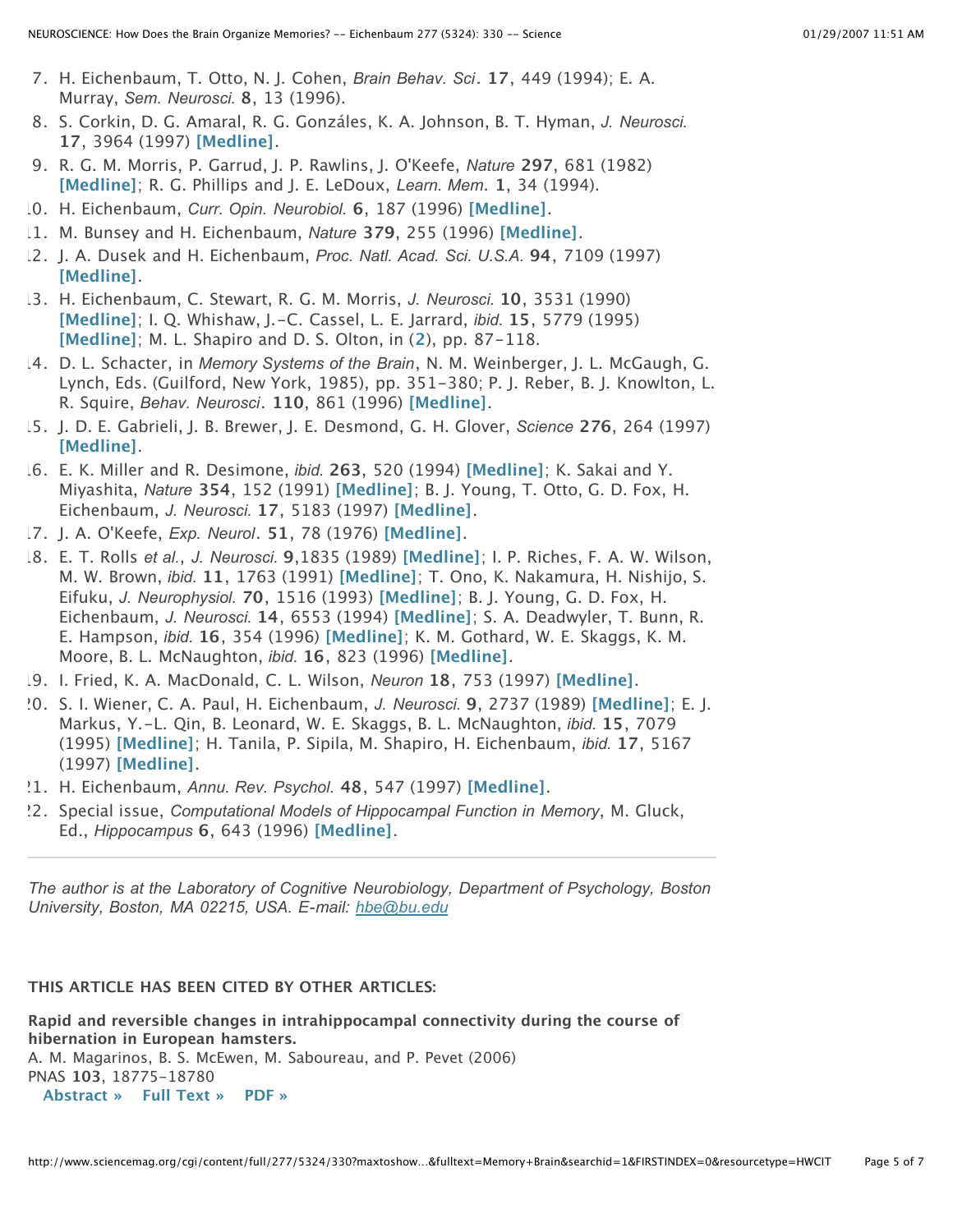**What Is the Functional Significance of Chronic Stress-Induced CA3 Dendritic Retraction Within the Hippocampus?.** C. D. Conrad (2006) Behav Cogn Neurosci Rev **5**, 41-60 **Abstract » PDF »**

**The effect of midazolam on visual search: Implications for understanding amnesia.** H. Park, J. Quinlan, E. Thornton, and L. M. Reder (2004) PNAS **101**, 17879-17883 **Abstract » Full Text » PDF »**

**The Relevance of the Nature of Learned Associations for the Differentiation of Human Memory Systems.** M. Rose, H. Haider, C. Weiller, and C. Buchel (2004) Learn. Mem. **11**, 145-152 **Abstract » Full Text » PDF »**

**The Aging Hippocampus: Cognitive, Biochemical and Structural Findings.** I. Driscoll, D. A. Hamilton, H. Petropoulos, R. A. Yeo, W. M. Brooks, R. N. Baumgartner, and R. J. Sutherland (2003) Cereb Cortex **13**, 1344-1351 **Abstract » Full Text » PDF »**

**Working memory and fear conditioning.** R. M. Carter, C. Hofstotter, N. Tsuchiya, and C. Koch (2003) PNAS **100**, 1399-1404 **Abstract » Full Text » PDF »**

**Inhibitory and Excitatory Responses of Single Neurons in the Human Medial Temporal Lobe during Recognition of Faces and Objects.** I. Fried, K. A. Cameron, S. Yashar, R. Fong, and J. W. Morrow (2002) Cereb Cortex **12**, 575-584

**Abstract » Full Text » PDF »**

**Propagation of Neocortical Inputs in the Perirhinal Cortex.** M. Martina, S. Royer, and D. Paré (2001) J. Neurosci. **21**, 2878-2888 **Abstract » Full Text »**

**Plasticity of the Hippocampus: Adaptation to Chronic Stress and Allostatic Load.** B. S. McEwen (2001) Ann. N.Y. Acad. Sci. **933**, 265-277 **Abstract » Full Text » PDF »**

**Experimental diabetes in rats causes hippocampal dendritic and synaptic reorganization and increased glucocorticoid reactivity to stress.** A. M. Magarinos and B. S. McEwen (2000) PNAS **97**, 11056-11061 **Abstract » Full Text » PDF »**

**Effects of Ibotenate Hippocampal and Extrahippocampal Destruction on Delayed-Match**